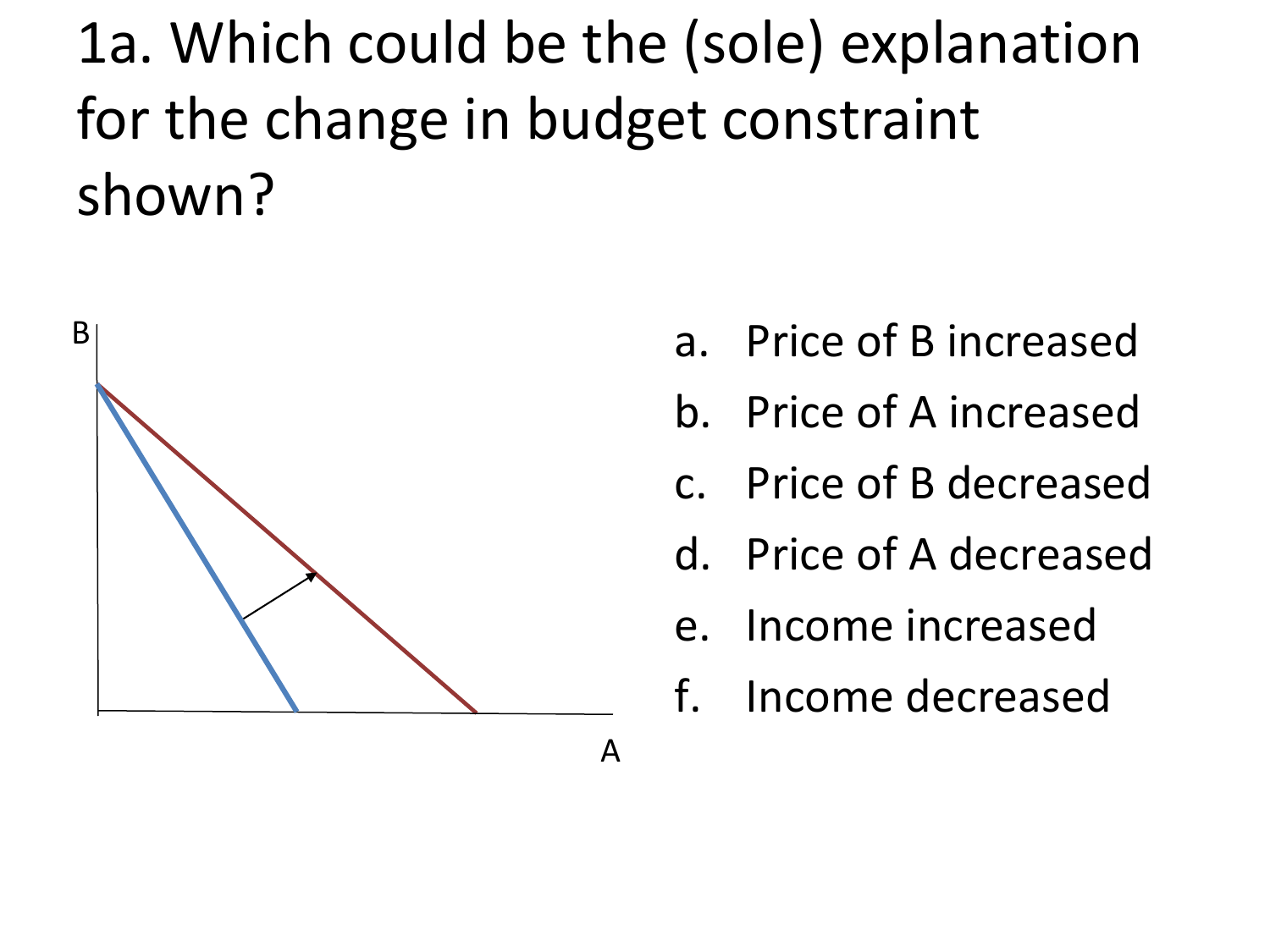# 1b. As a result of this change, which of the following would happen?



- a. Demand curves of both A and B would shift.
- b. Demand curve for B would shift and quantity demanded would change along the demand curve for A.
- c. Demand curve for A would shift and quantity demanded would change along the demand curve for B.
- d. Neither demand curve shifts, but both quantity demanded changes along both curves.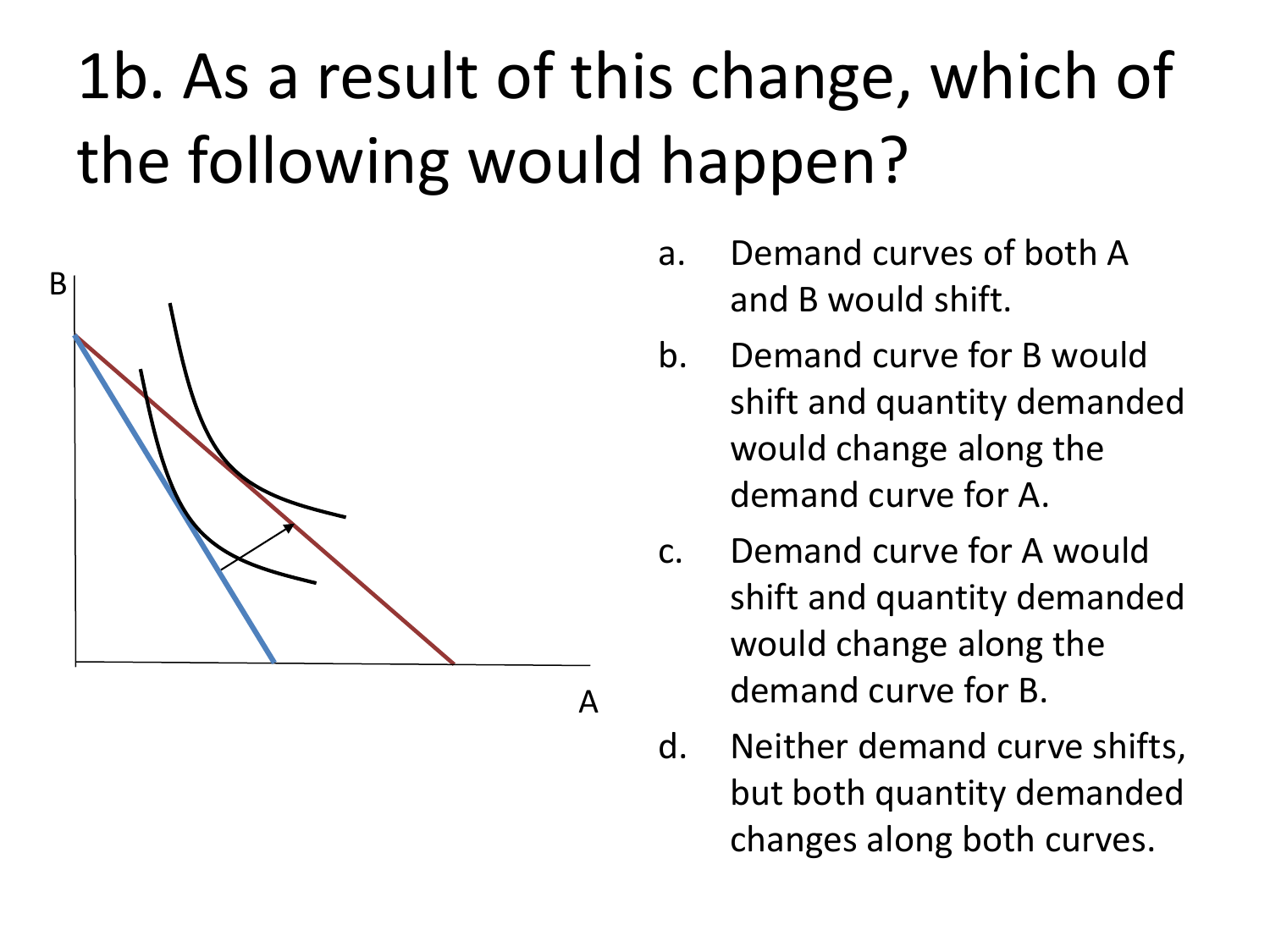## 2a. What kind of price/income change has occurred?

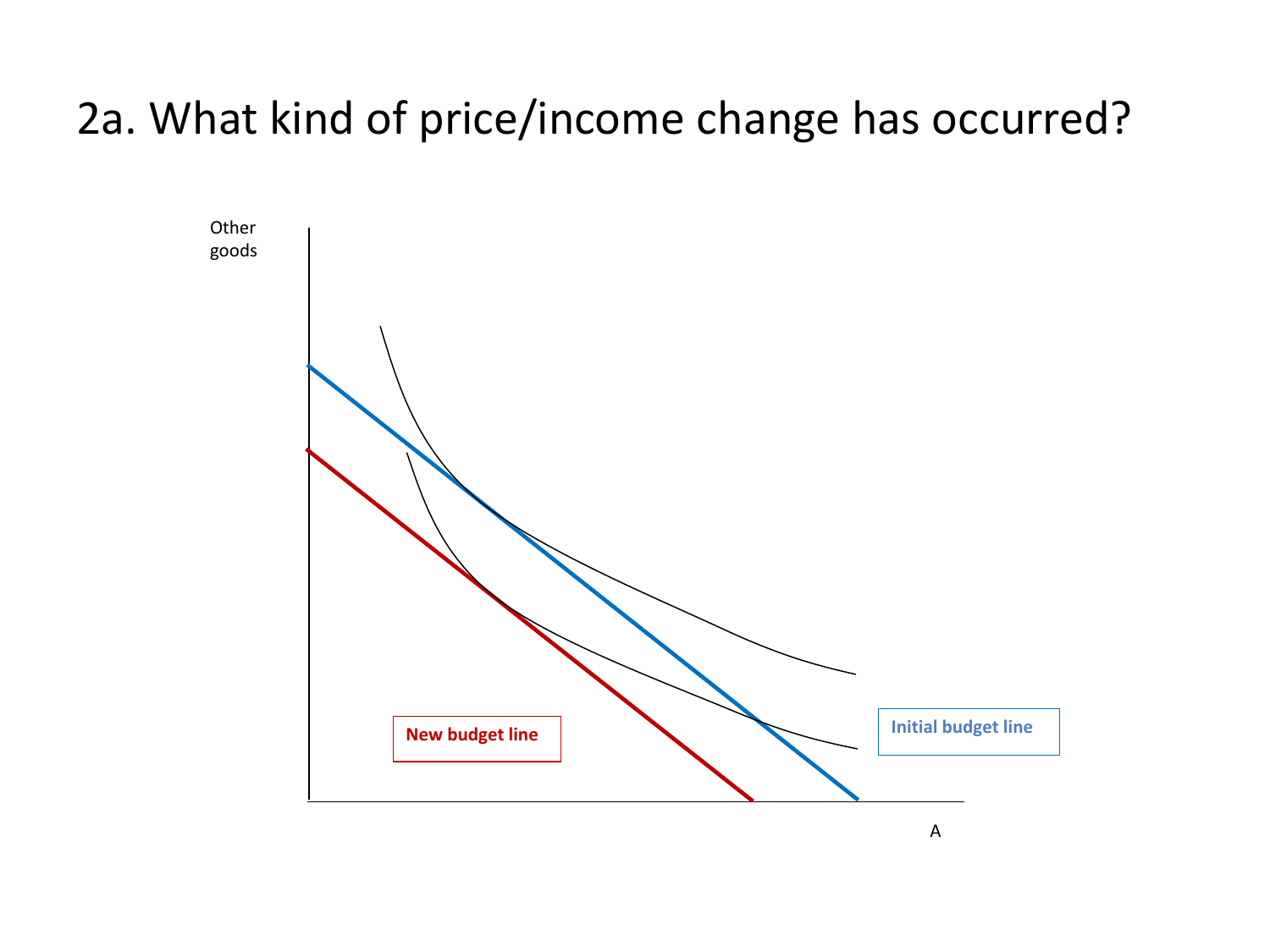2b. Income increases 10%, the price of B increases 10%, and the price of A increases 5%: Which direction is the change?

- a. Red to blue
- b. Blue to red

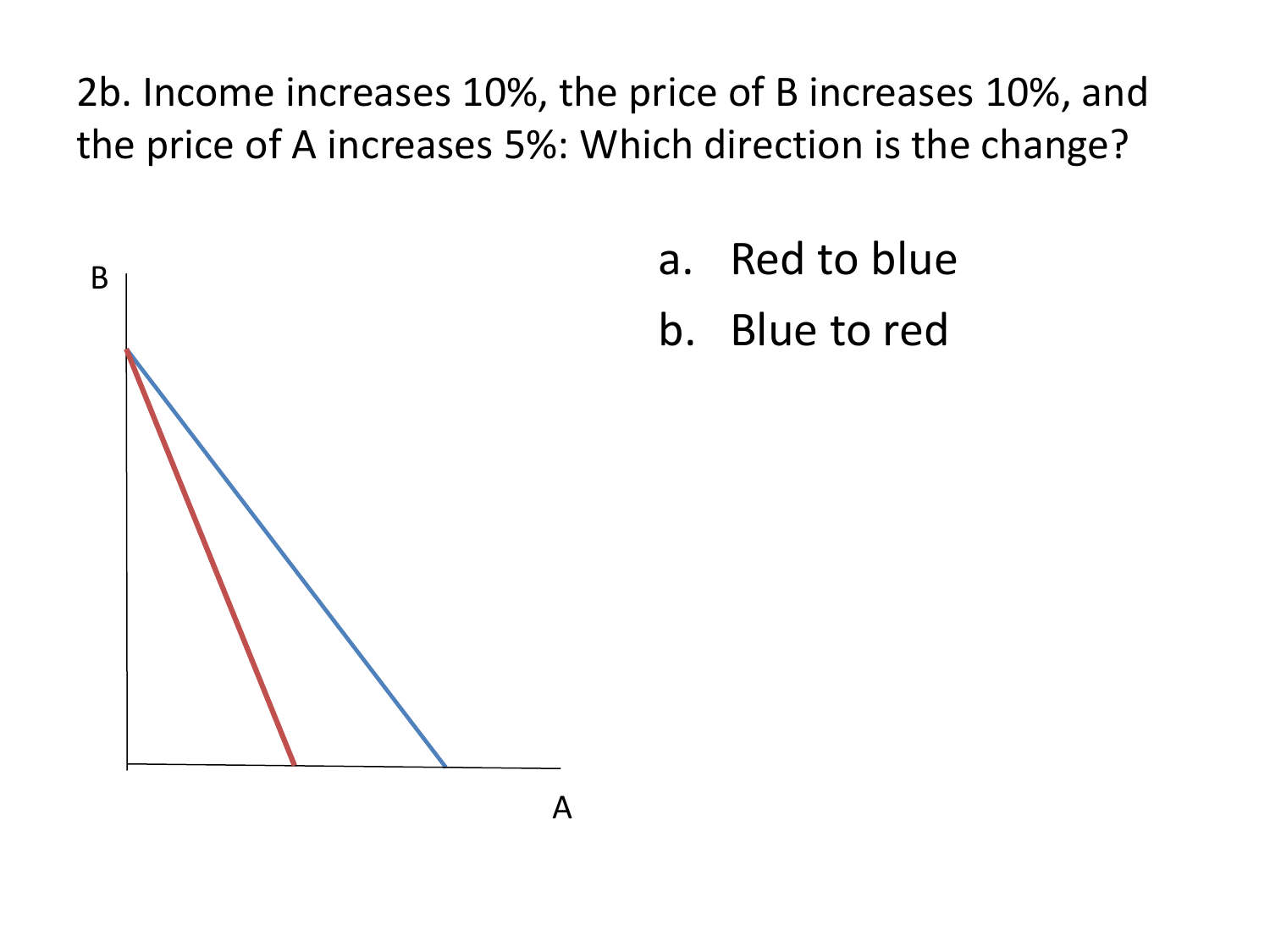3a. Under the standard assumptions of consumer theory, which points are (1) surely preferred to X, (2) surely less desirable than X, (3) unable to tell without knowing indifference curves?

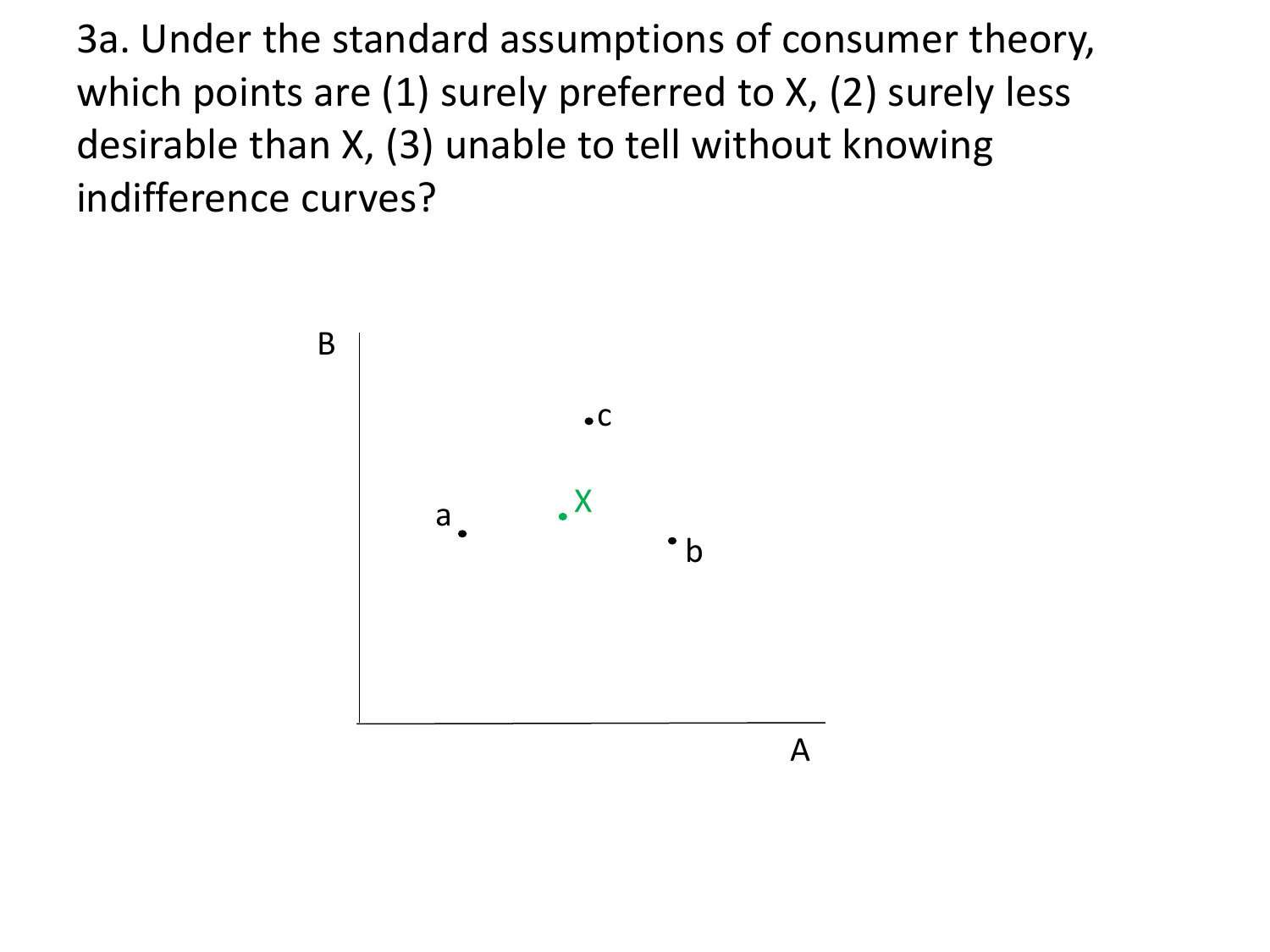# 3b. How much of A does the consumer choose before and after the price change?

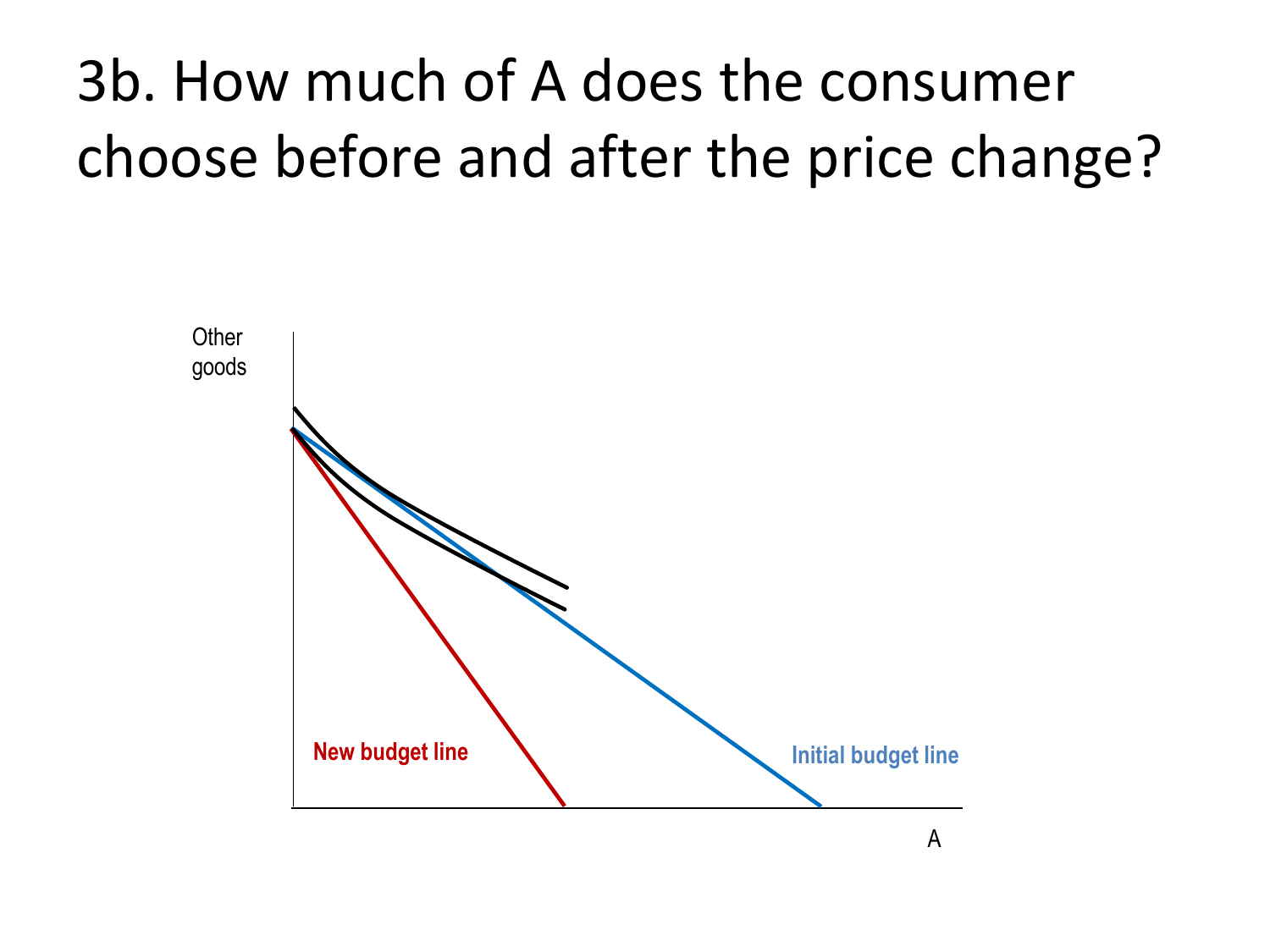# 3c. Which consumer has the more elastic demand for A (or can we tell)?

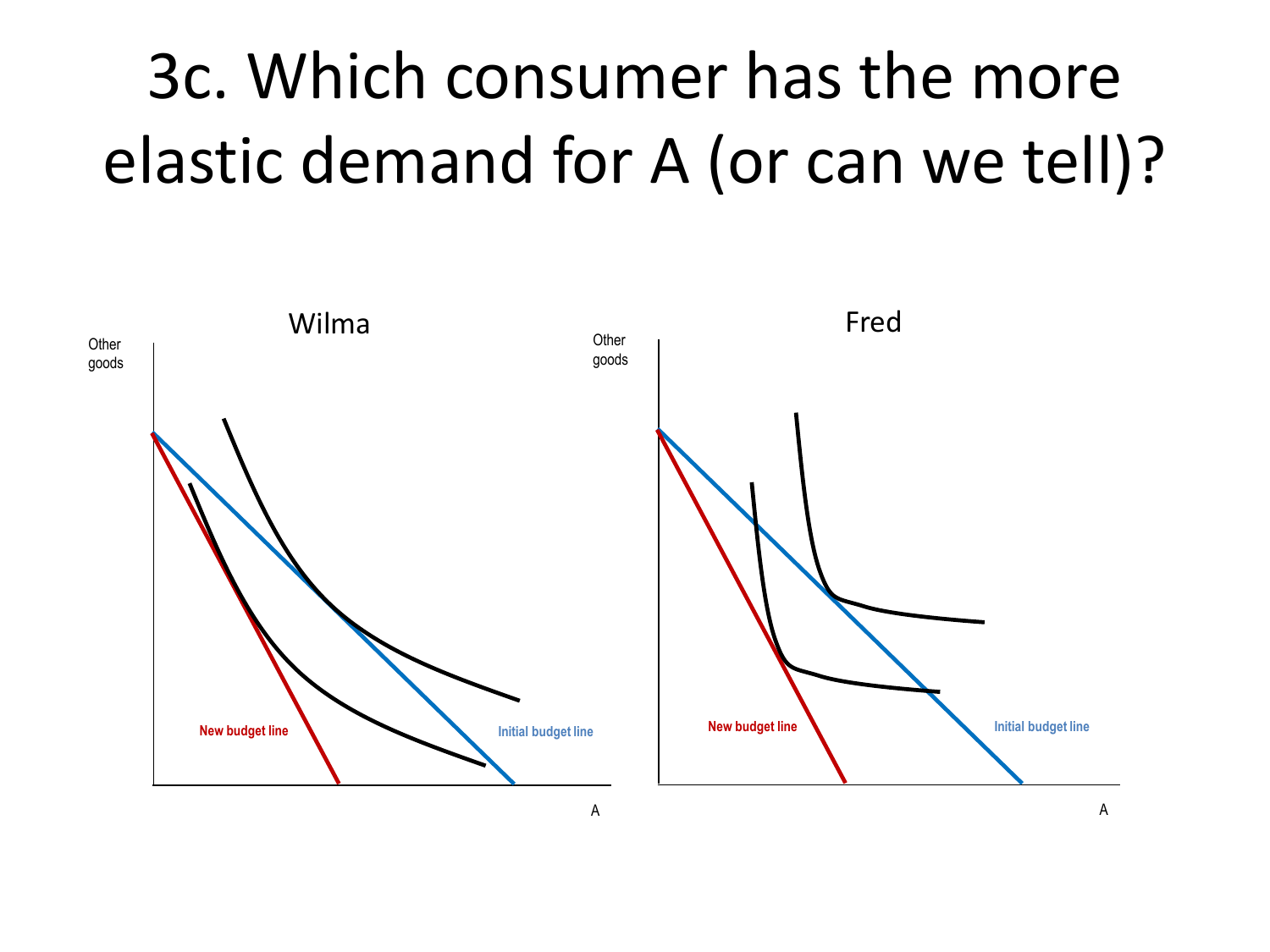### 4a. Is A a normal or an inferior good (or can we tell)?

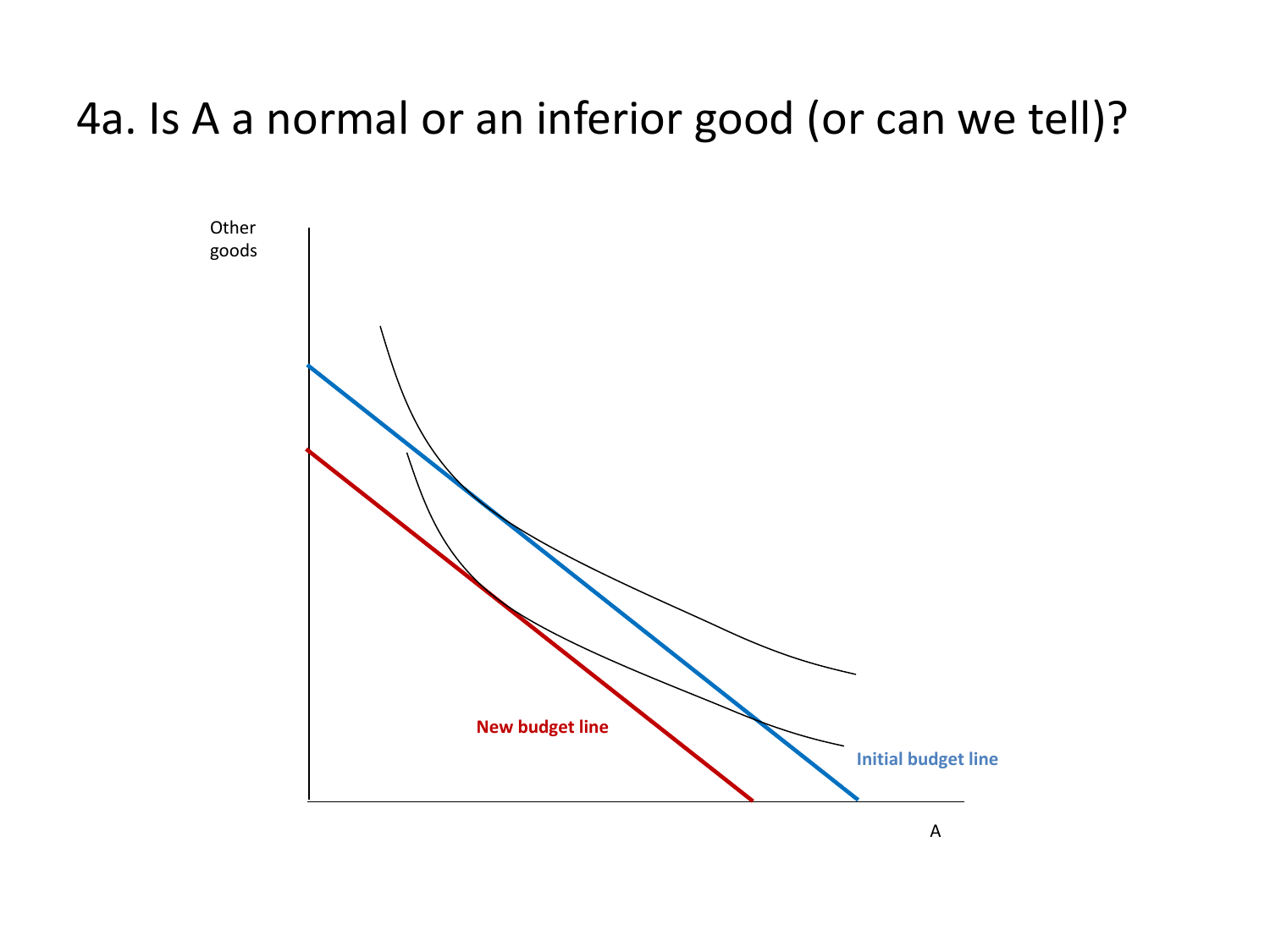### 4b. Is A a Giffen good (or can we tell)?

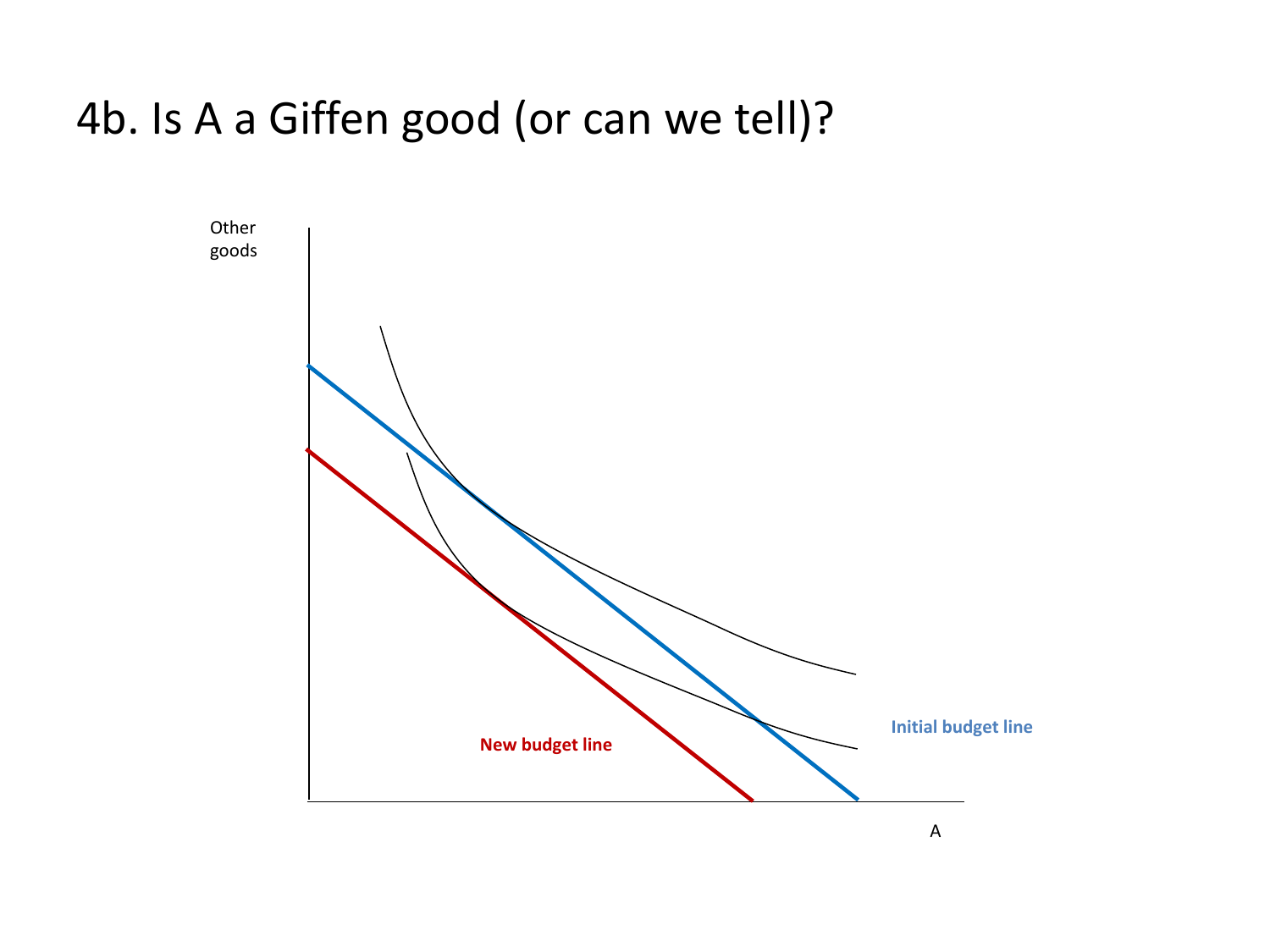#### 4c. What kind of price/income change has occurred?

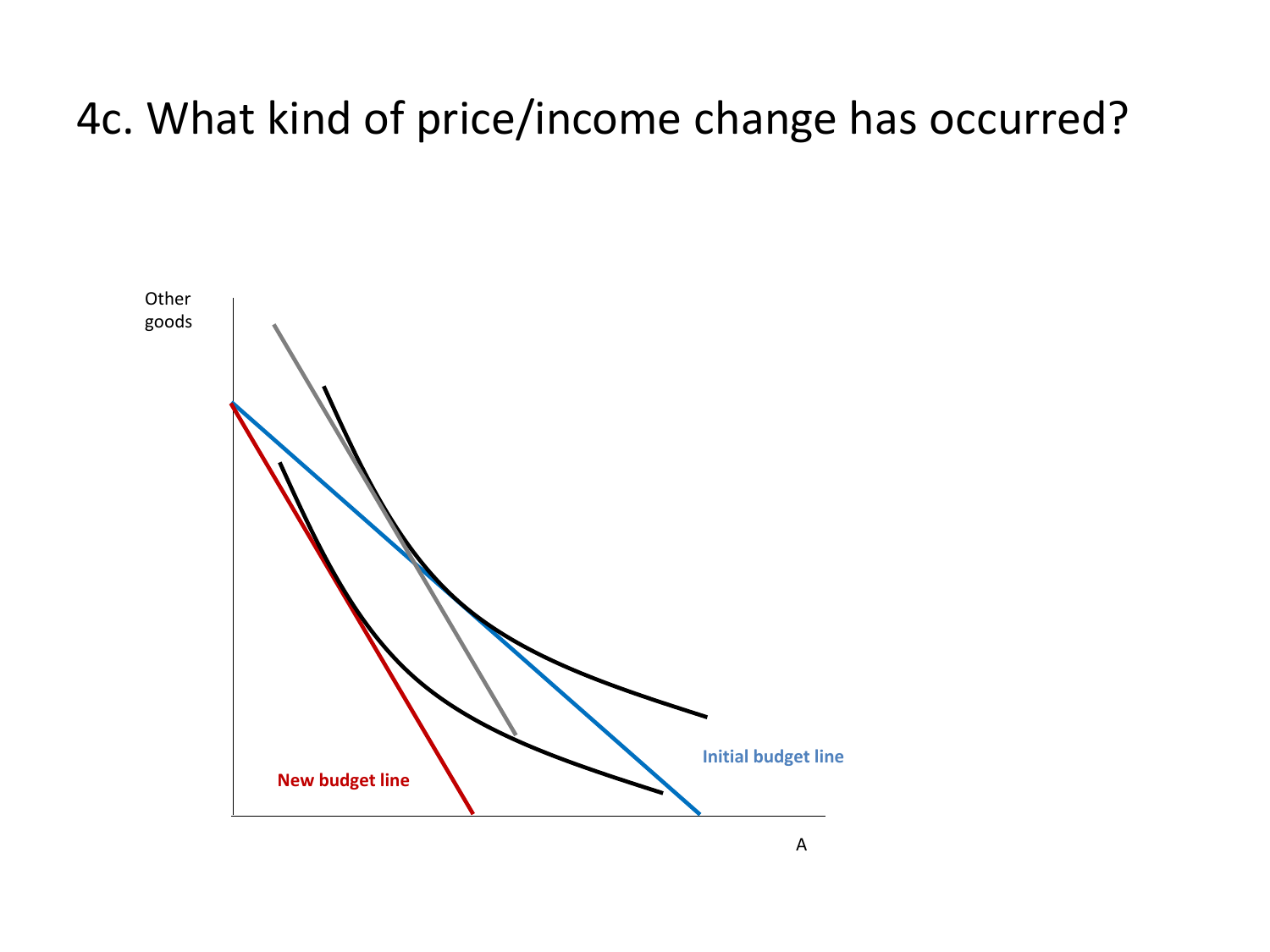#### 4d. Is A a normal or inferior good (or can we tell)?